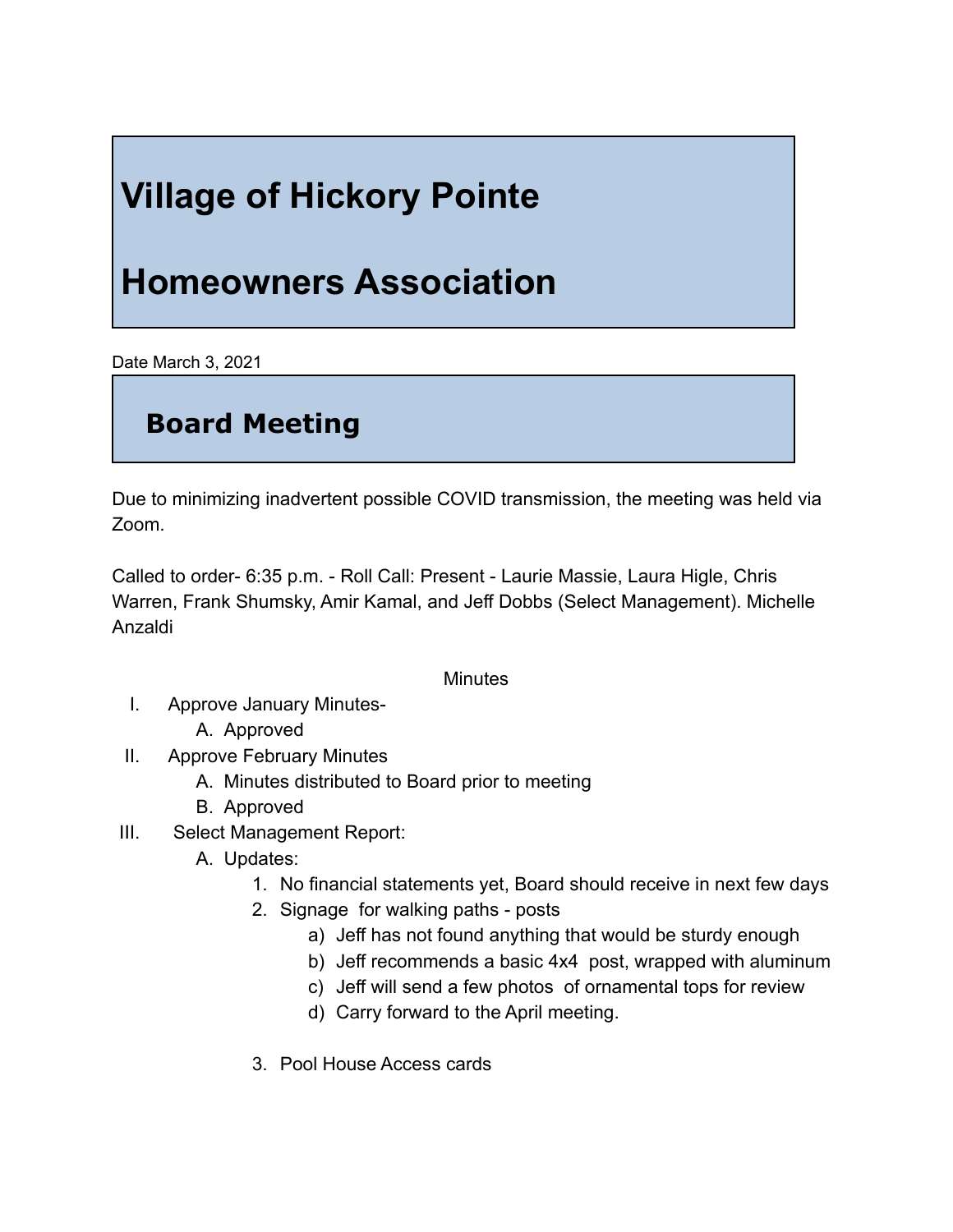- a) Waiting on Amir to try and get into system (Amir is remote today, but will try once he returns from travel)
- b) Board will need to make decision next month
- c) Carry forward to the April meeting.
- 4. Letters were sent to two homeowners in response to complaints following review by the Board.
- IV. Previous Discussions:
	- A. Snow maintenance
		- 1. Signage regarding the walking path maintenance was covered in the Select Management Report (Section III)
- V. Pool Carried Forward for March
	- A. Technology upgrade consideration:
		- 1. Amir is still working on this. Jeff will send instructions that he has to Amir to see if Amir can access the system.
- VI. Architectural Committee:
	- A. Complaints and / or requests from Homeowners:
		- 1. Homeowner reached out to Board regarding outstanding complaints
			- a) Per February Meeting Minutes, review of available communication indicate Board had failed to respond previously.
			- b) Select responded with a letter as noted in the report.
		- 2. Complaint of fence in neighborhood.
			- a) Board was not aware of the fence and will need to review the fence and revisit in March.
			- b) Board is unable to reach a conclusion based on current available information and time constraints of meeting.
			- c) Carry forward to April
	- B. Requests for Approval
		- 1. No requests were received.
- VII. Finance-
	- A. January Financial Report
		- 1. Per Frank, everything is following budget.
		- 2. Pool expenses from 2021 closure did show up. They had been delayed due to COVID-19.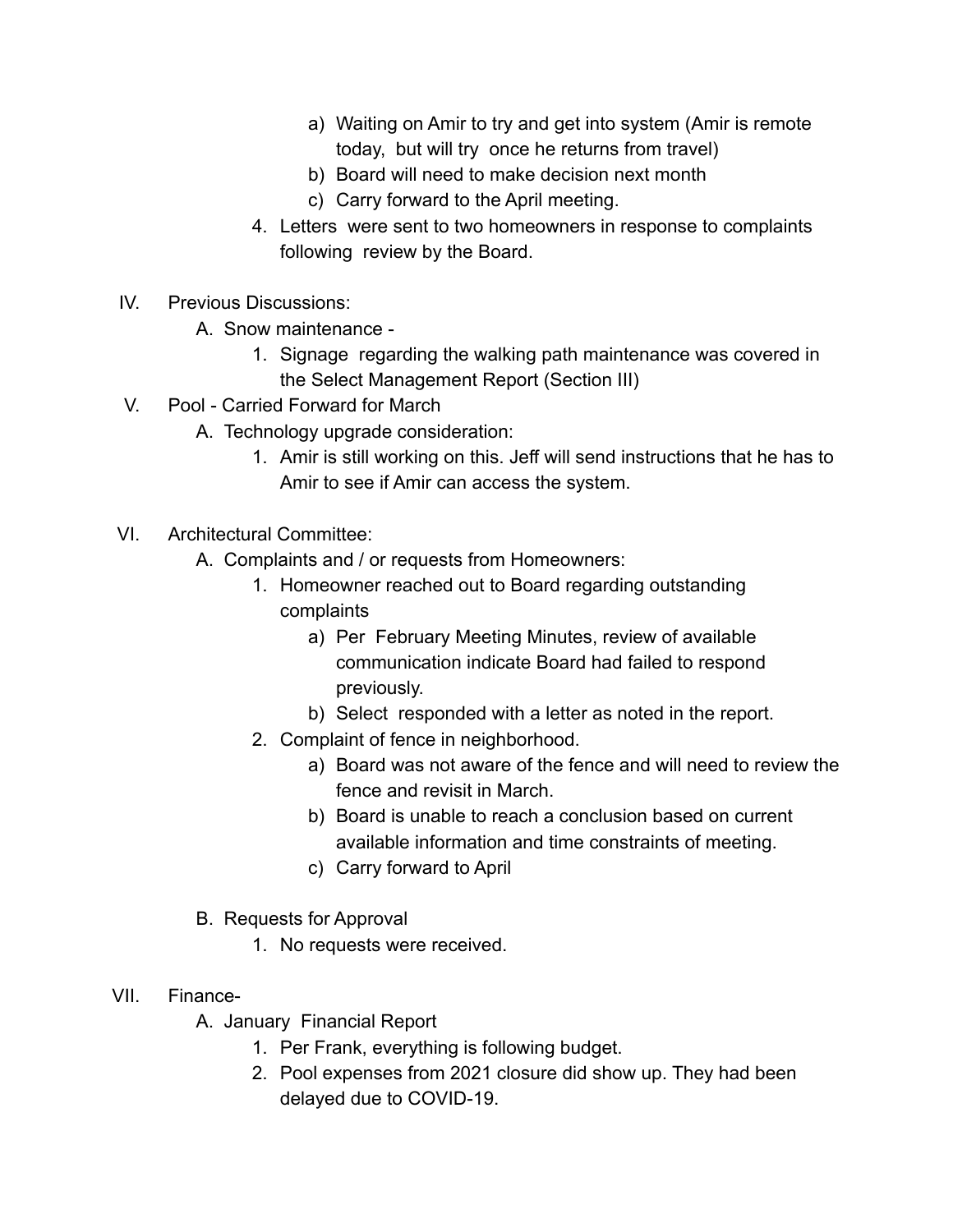- B. Review of February financial report.
	- 1. Report not available yet due to proximity to end of month
- C. Update on Legal and Collections
	- 1. Collections status: 7 individuals are on the attorney collection report, a reduction of 2 individuals who have now paid in full. However three of those remain on the attorney's report and have been there since the Builder ran the Association. Two of the three we do not even know where the individuals are. These will continue to be reviewed until the statute of limitations is reached.
	- 2. Active collections We have 5 lots currently in collections with the attorney.
		- a) Select (Jeff) forwarded a request from a homeowner requesting that the Board wave legal fees for a homeowner who had been sent to collections and has been in default since 2018.
			- (1) Board discussed and agreed that remaining homeowners should not absorb fees as a result of a single homeowner's failure to pay dues.
		- b) One homeowner who was not in collections was advised that they had until February 20th to establish a payment plan.
			- (1) A partial payment was submitted on February 28th, but a payment plan was not signed at that time
			- (2) The plan may have been sent to a different office.
			- (3) Carry forward to April for follow up.
	- 3. Foreclosures: Note identifying information removed. This remains a serious matter and there was much discussion before deciding to send a Homeowner to foreclosure. At foreclosure, the court contacts the homeowner. At that point, the homeowner has the opportunity to arrange a payment plan.
		- a) Homeowner owes current total \$1,830
			- (1) Per February Minutes, no payment has been received or response to correspondence from Board or Attorney, there was a prior history of being in collections, and a lien had been placed on the property in 2018 and was paid.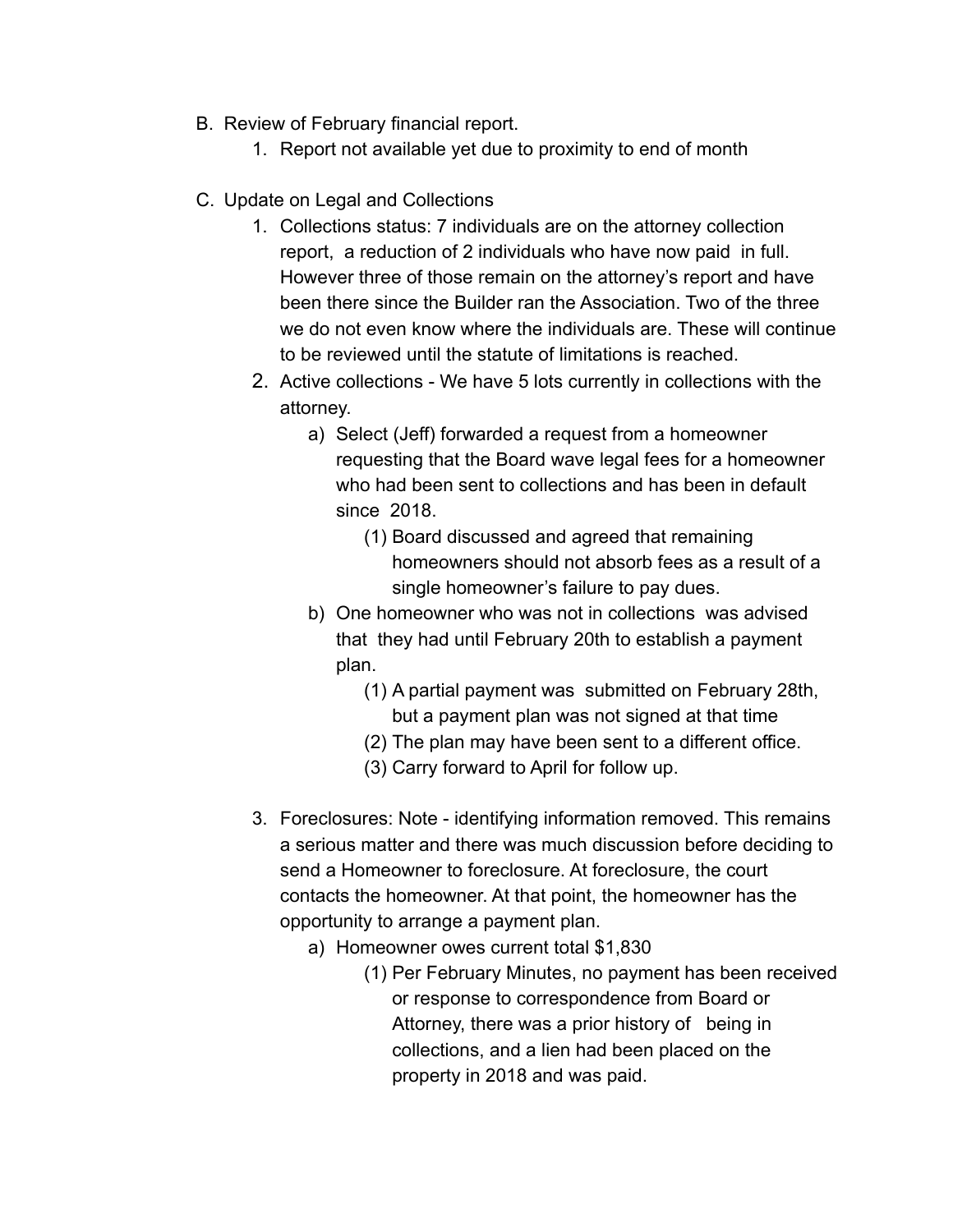- (2) Board approved to move toward foreclosure in February
- (3) Homeowner has since paid in full, legal fees for drafting the foreclosure letter were waived.
- b) A separate home owner has balance of \$2,408 balance
	- (1) Per February Minutes, no payment has been received or response to correspondence from Board or Attorney, and this house has been in collections twice prior.
	- (2) Board voted previously to send to foreclosure in February
	- (3) The Association attorney recommended waiting to file a complaint until after 2022 association fees were due.
	- (4) Board agreed to follow legal recommendations and wait to proceed.
	- (5) Will carry this item forward to April's meeting.

- VIII. Bylaws
	- A. Michelle Anzaldi attended the meeting again to discuss status. Michelle was not able to send the updates to the Attorney prior to the March meeting, but will send next week (Week of Mar 6th).
	- B. Once the Board receives a final draft from the Attorney they will review the document.
	- C. Pending no further changes, the Attorney will mail a copy to the neighborhood.
	- D. The Board will then schedule a meeting to vote on the proposed bylaws.
	- E. Carry forward to April
	- IX. New Member Orientation continued.
		- A. Board Officer Insurance Carried over to April Meeting
		- B. Board duties and protections Carried over to April Meeting
		- C. Not discussed in March meeting.
	- X. Annual Meeting
		- A. Agenda items
			- 1. Budget
			- 2. Bylaws
			- 3. Election for two Director positions Laurie and Laura
		- B. Start reviewing for dates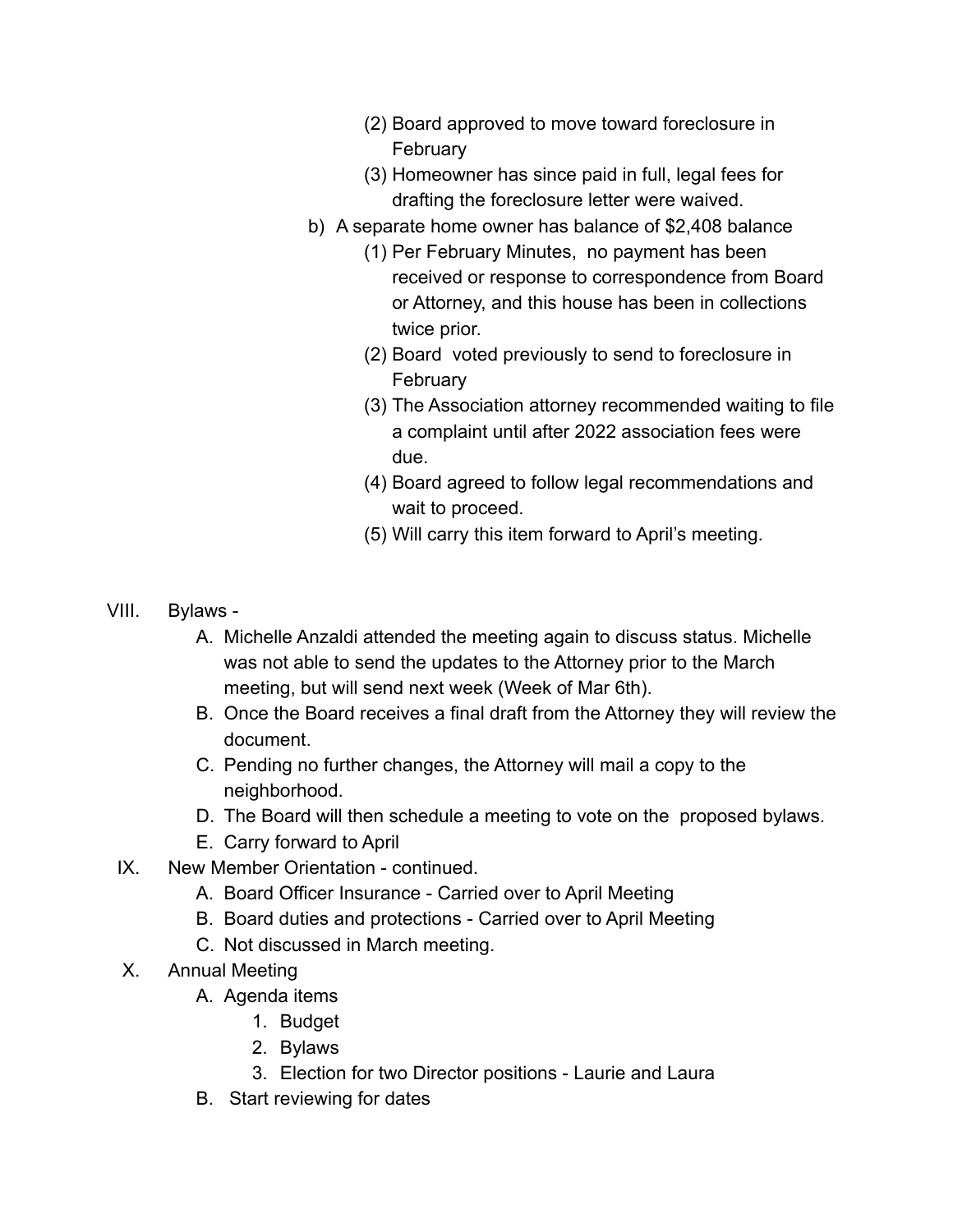- 1. Would like to meet on May 12th at 6:30pm if Township meeting space is available.
- 2. Michelle will check with Pittsfield Township on availability
- C. Carry forward to April
- XI. New Business-
	- A. Request to Attorney about harassing emails
		- a. Attorney is developing a response that will be reviewed by the Board prior to sending.
	- B. Complaint regarding multiple sheds in neighborhood
		- a. Not able to address this due to time constraints of the meeting
		- b. Carry forward to April
	- C. Audit will review at the next meeting.
	- D. Deck approval process will review next meeting.
- XII. Follow Up in Spring:
	- A. Property line depth of lot using bricks? (Jeff was going to get a tape and measure). Follow up in spring.
	- B. In August, the Board discussed compliance with township ordinance addressing tree limbs over sidewalks. We asked Jeff to let the Township know we are getting complaints. Follow up in Spring.

Per June 2020 Minutes: Zoom meetings- During these times of COVID, the Board will be meeting electronically via Zoom and the meetings are open to homeowners. Interested homeowners should email the board requesting the specific link to the scheduled Zoom meeting. The Board wants to be sure to be able to use the meeting time to get through the agenda but also provide an opportunity for Homeowner's to participate. The Board has agreed upon Homeowners having 3 minutes at the beginning and end of the meeting to pose concerns, provide input or ask questions. The Board may or may not respond to questions or comments as further information may be necessary to formulate an accurate response.

Parking lot:

- 1. Pond "status" was reviewed and a field assessment was conducted for plants and species (both native and invasive). Board is not clear what next steps should be, could be or priorities. Costs are a concern as well. Tabling this until someone is willing to take up this project.
- 2. Increase in trees in our community.
- 3. Signs around Common Areas